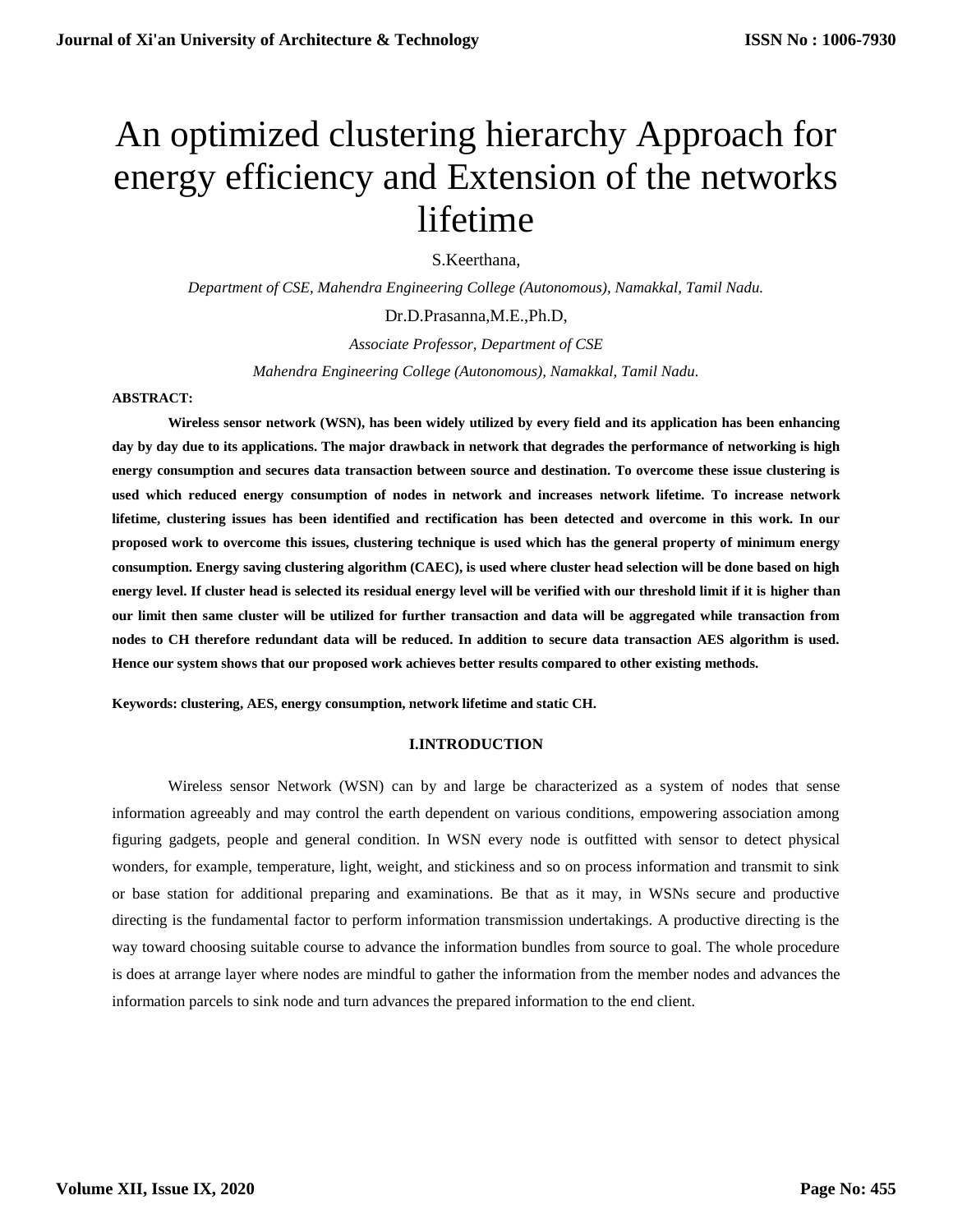#### **Clustering:**

A clustering is considered as the procedure of sensor node division into little gatherings dependent on the attribution and a few parameters while the grouping free definition can be known as the procedure of the sorted out items into certain gatherings whose individuals are comparable similarly. The cluster head has more duties contrasted with the group individuals since it is chosen for each group. Sensor organize grouping and appointment of the cluster heads; regardless of whether it is dispersed, half breed, or brought together, can be free of calculation clustering. Every sensor node is communicating its good ways from BS and the degree of vitality to its one bounce neighbors in the dispersed strategy, in at some point there are a few parameters that nodes need to impart it to neighbors notwithstanding vitality and separation. Node that have the most vitality level or higher need will be chosen to be a group head. While, in the brought together technique, all the nodes should transmit their lingering vitality and area to the BS, likewise at some point there are a few parameters notwithstanding remaining vitality and area that node ought to transmit to BS, and the BS will shape some new clusteres alongside the group head and afterward communicate it towards the nodes.

#### **Need of clustering:**

- \* To achieve efficiency of energy and scalability in WSNs applications, the node clustering methods have been used because of the constraints of the inherent resource in energy consumption and communication.
- \* Reduces energy consumption of nodes and increases network lifetime.
- Minimizing cluster formation and CH selection process by fixed CH approach.

## **Contribution of the paper:**

- \* To reduce energy consumption of nodes and to increase network lifetime.
- To ensure reliable data delivery among nodes.
- \* To minimize unwanted energy consumption of nodes during clustering while cluster formation and CH election process.

#### **II.LITERATURE SURVEY**

**Ali Abdul-hussian Hassan (2017),** presents different group based steering conventions its points of interest and detriments. Numerous analysts created distinctive grouping calculations dependent on clustering strategies (appropriated, concentrated and half breed) to get the ideal groups and try to dragging out system life by limit the utilization vitality. The endeavor to analyze and look at for changed steering calculations dependent on clustering strategies, has been made. The correlation of grouping calculations in cluster based steering conventions has been looked at dependent on certain qualities like group head determination, groups size, clustering type, availability, position of nodes, nodes ability and nodes arrangement. In the crossover technique, most calculations utilized the brought together strategy in first stage to appoint the group head then after cluster definition, utilized the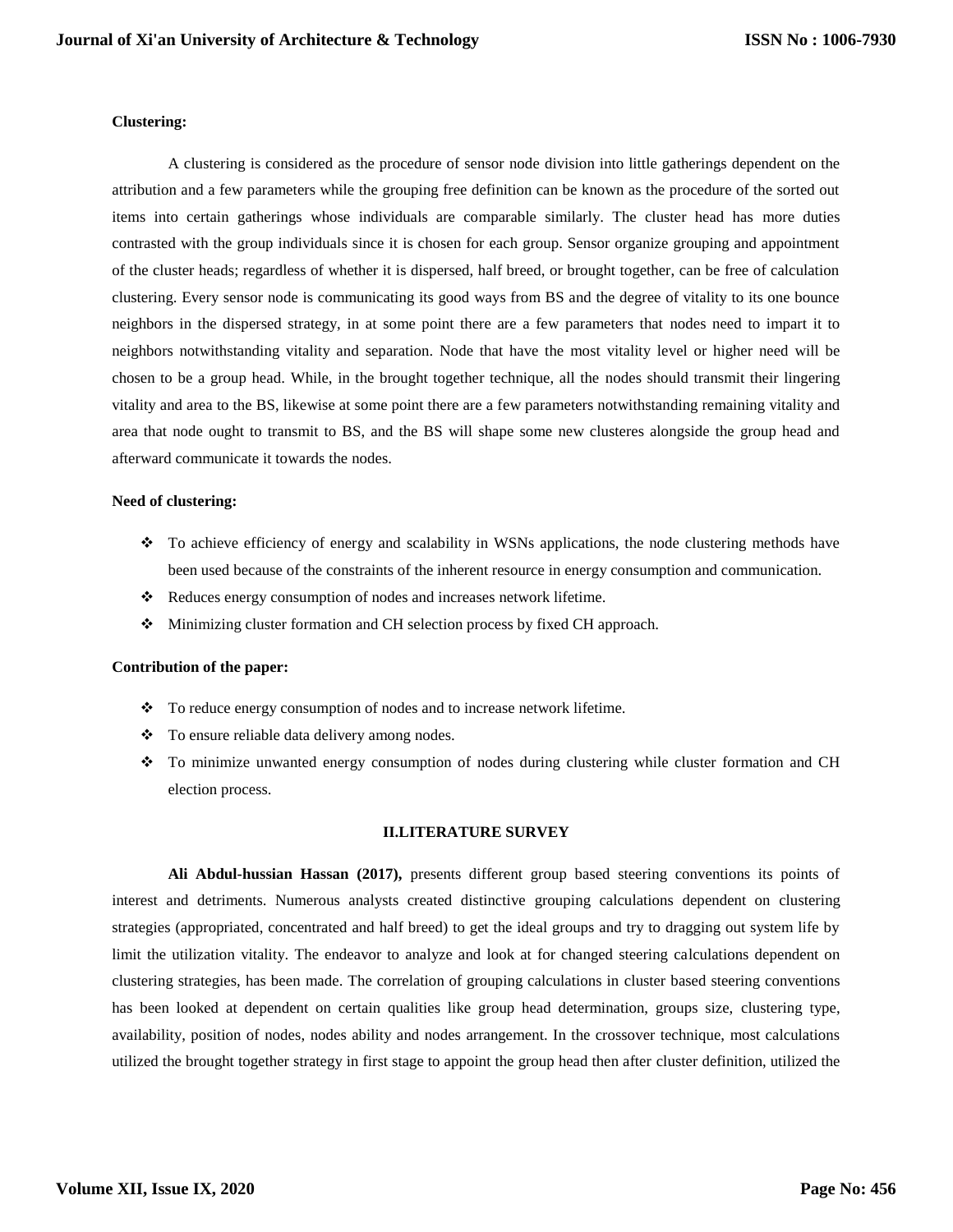appropriated strategy to turn the CH between the nodes in side cluster, with some of multifaceted nature in CH choice parameters.

**Baranidharan (2018),** portrays cluster chain based directing convention in WSN to upgrade arrange lifetime. This directing is profoundly vitality proficient and fit for expanding the system lifetime of the system, through the vitality productivity and exceptionally less proliferation delay. The reenacted outcomes are contrasted and existing directing conventions. Right now, all group chain leaders of every cluster are utilized to play out the information accumulation activity by got information bundles from all other sensor nodes. In second stage, the Mobile operator gathers the information bundles from the Cluster-Chain heads. So this, proposed directing convention has preferences in effective steering convention has points of interest in proficient information scattering and assembling. The significant issues in their directing conventions are the adaptation to non-critical failure and security.

**Atul Garg (2019),** presents cluster based vitality productive directing convention that builds arrange execution. Vitality proficiency is one of the significant open research difficulties for Mobile Wireless Sensor Networks. This paper assesses EERP which is an incorporated answer for directing information as per client inclinations and setting. Proposed convention contains layers for ideal cluster head political decision, information total and separating of detected information. Each layer conveys shrewd versatile specialists for playing out its assigned capacity efficiently.A multi-layered operator based grouping plan for MWSN is proposed. Utilization of Mobile Agents (MA) at various layers improves the presentation of the convention. Portable Agents are less expensive and the directing expense isn't influenced with various utilization of MA.

**Sukhwinder Sharma (2013),** presents significant issues and difficulties accessible in WSN. Sensor systems have numerous difficulties, however its huge number of utilizations baits scientists to explore more into it. An exhaustive examination uncovers that WSN is a multidisciplinary field. On one side it requests adaptable design from the equipment architects to guarantee great Quality of administration; on the opposite end, it requests vitality effective calculations and conventions from programming specialists to make them reasonable and possible. Vitality sparing is one of the primary concern and different research issues at last comes down to limit it definitely. Generally speaking, an all encompassing methodology and facilitated exertion is wanted from the exploration society to make WSNs a reality.

**Ankit Thakkar and Ketan Kotecha (2014)**, depicts time basic applications like timberland fire discovery, front line checking requests gathering of information by the sink with the limited deferral to stay away from calamities. This paper will address this issue and arrangement. Right now, directing calculation is proposed by presenting Energy Delay Index for Trade-off (EDIT) to advance the two goals vitality and postponement. The EDIT is utilized to choose group heads and "next bounce" by thinking about vitality as well as defer necessities of a given application. Proposed approach is inferred utilizing two unique parts of separations between a node and the sink named Euclidean separation and Hop-tally, and further demonstrates utilizing practical parameters of radio to get information nearest to the proving ground usage.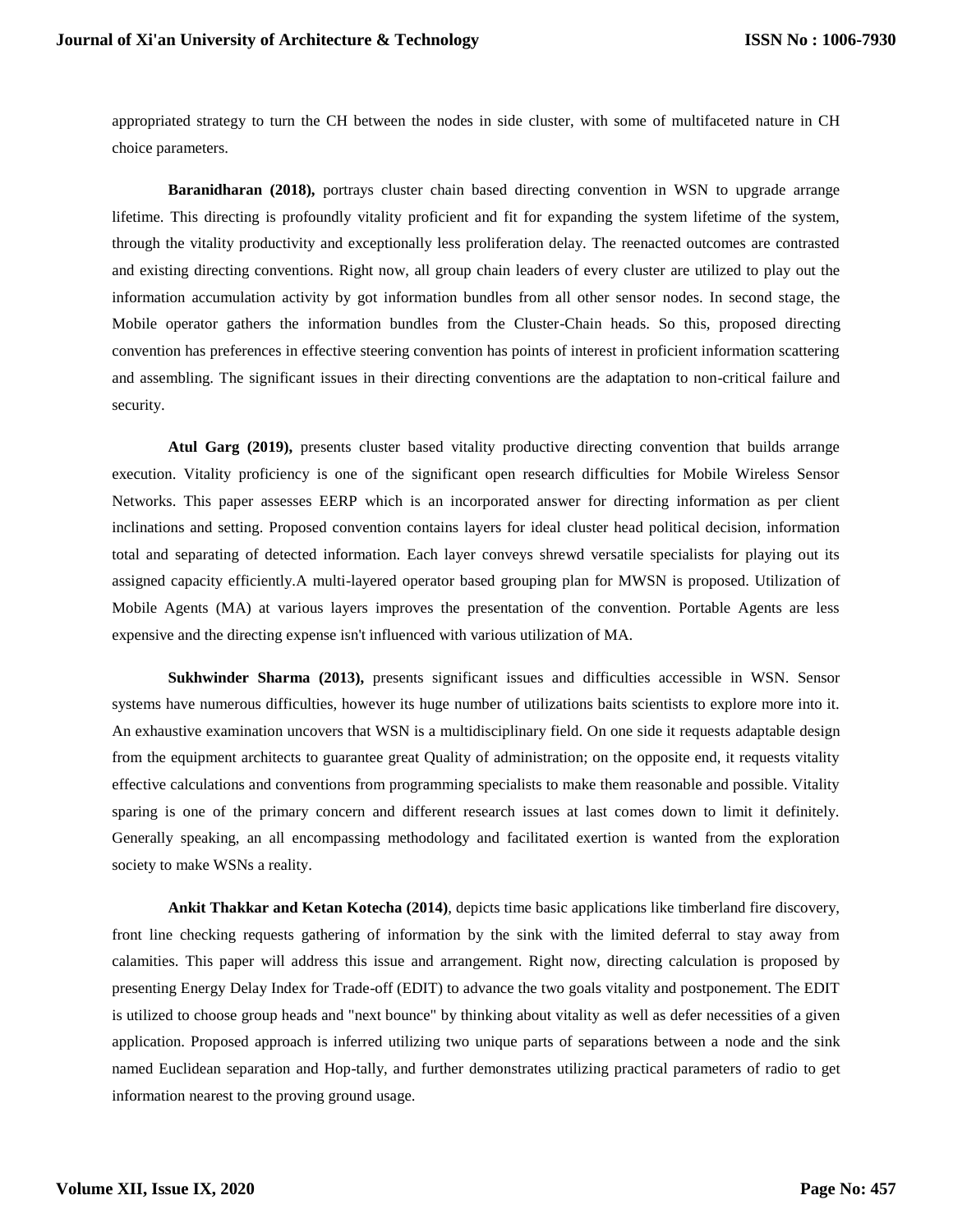**Sang H. Kang ; Thinh Nguyen (2012),** portrays integral to the cluster based directing conventions is the group head (CH) choice methodology that permits even dispersion of vitality utilization among the sensors, and along these lines delaying the life expectancy of a sensor organize. We propose an appropriated CH determination calculation that considers the good ways from sensors to a base station that ideally balances the vitality utilization among the sensors. NS-2 reproductions show that our proposed plot outflanks existing calculations as far as the normal node life expectancy and the opportunity to first node passing.

## **III.PROPOSED METHODOLGY**

A scalable, distributed, and energy-aware scheduling algorithm of the clustering-task is proposed which is based on the Energy saving clustering algorithm (CAEC). This arrangement diminishes the granularity of grouping task planning. At the end of the day, with this strategy, the clustering task is just performed toward the start of every unique hyper round rather than in each round. While a hyper round is a sensibly significant stretch of time inside which there are numerous rounds. The fundamental objective is to drag out system lifetime in a clustered WSN by diminishing the overhead of continuous re-grouping. To accomplish load adjusting, CAEC plans activating of the clustering task just at the necessary occasions, for example this arrangement takes out the pointless re-clustering's. Along these lines, by tuning the re-clustering time progressively, CAEC successfully controls the grouping overhead all through the system lifetime. When cluster is shaped and information has been transmitted the remaining vitality of the CH will be checked with our edge limit. In the event that the vitality level is more or equivalent to our edge limit again for information exchange same node will go about as CH. So also in our proposed technique CH is chosen dependent on vitality level, separation and transfer speed utilization for information exchange. It obviously shows that our proposed technique expands arrange lifetime.

At first all the nodes are arbitrarily sent in the system region. Our system is an edited system; nodes are alloted with versatility (development). Source and goal nodes are characterized. Information moved from source node to goal node. Since we are working in remote system, nodes versatility is set i.e., node move starting with one position then onto the next Adversary Model. The objective of the foe is to forestall the sender(s) from speaking with all, or a subset of the expected recipients. The sensor nodes are haphazardly sent in the system region. The BS node is sent in the system for ease openness. All the sensor nodes produce information at occasional interims and send the information to the BS much of the time. A directing convention is actualized to guarantee the information transmission at the best way. Every transmission devours distinctive degree of vitality related with it. The presentation of the information assortment is examined.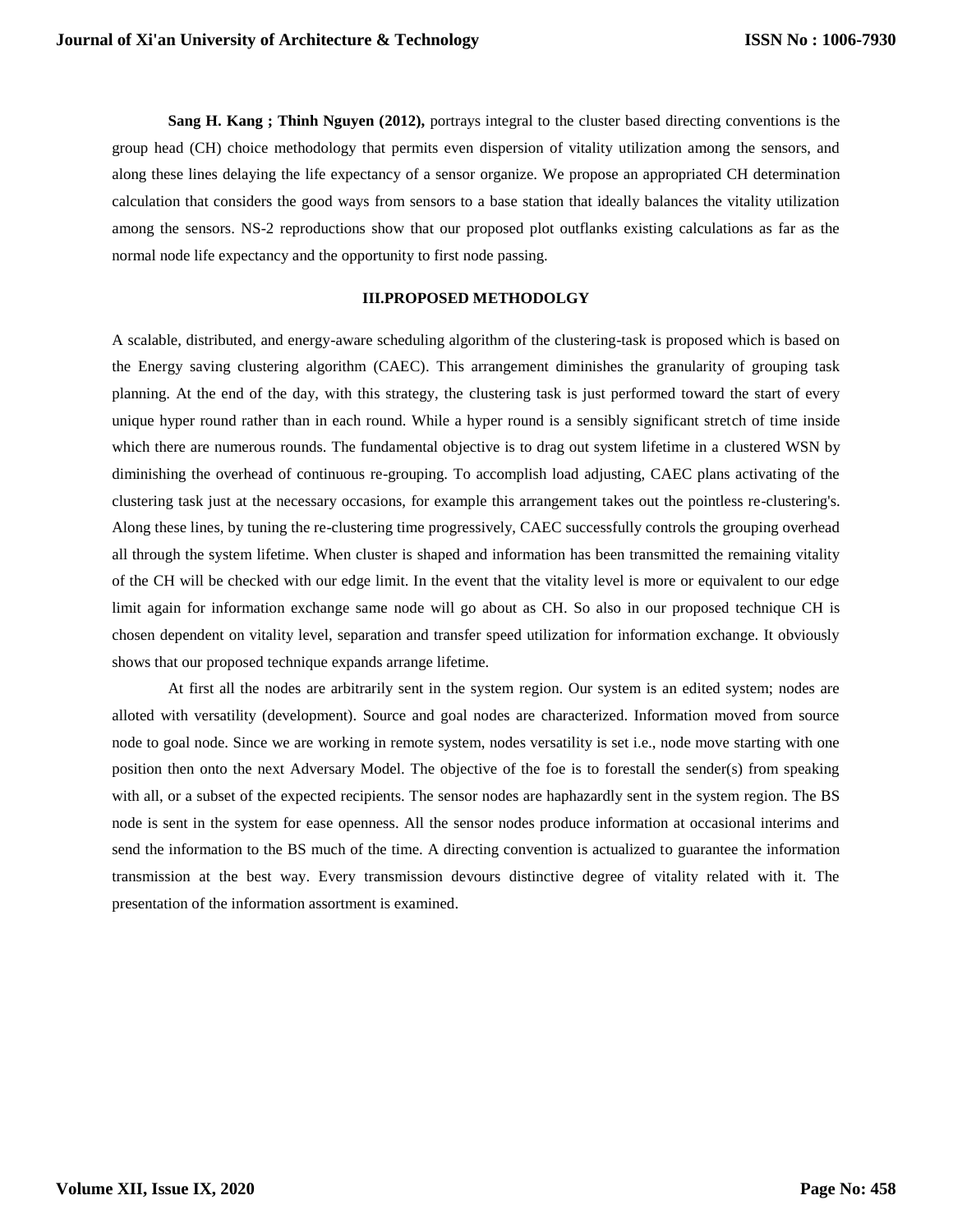

Figure 1: working architecture of proposed work

Next group development for information exchange in the system has been talked about. To consider vitality utilization factor and vitality proficient way development convention is chosen to transmit information in the system. Here, vitality mindful planning calculation of the clustering task is proposed which depends on the vitality sparing grouping calculation (CAEC). CAEC plans activating of the grouping task just at the necessary occasions, for example this strategy dispenses with the pointless re-clustering's. CAEC adequately controls the clustering overhead all through the system lifetime. During group head choice significant three parameters has been viewed as, for example, lingering vitality level, separation between source to goal which considers short way and data transfer capacity utilization for specific exchange. The node in a cluster fulfills these three parameters will consider being group head. Through this information will be transmitted productively with no misfortune from source to goal. This assumes significant job in dependable information conveyance and diminish vitality utilization along these lines expands organize lifetime.

Inside each group, the separate CH gets information specifically announced by Cluster individuals (CMs), it plays out the required information accumulation. In this manner, as opposed to the CM, a CH must work in the dynamic state since it is answerable for different assignments, for example node affiliation, verification, task, equipment disappointment and portability. Likewise, CHs can utilize a directing convention to register entomb group ways with the goal that a CH advances its information toward the sink by means of different CHs. Along these lines, in light of the exhibitions of vitality utilization models, a CH expends impressively higher vitality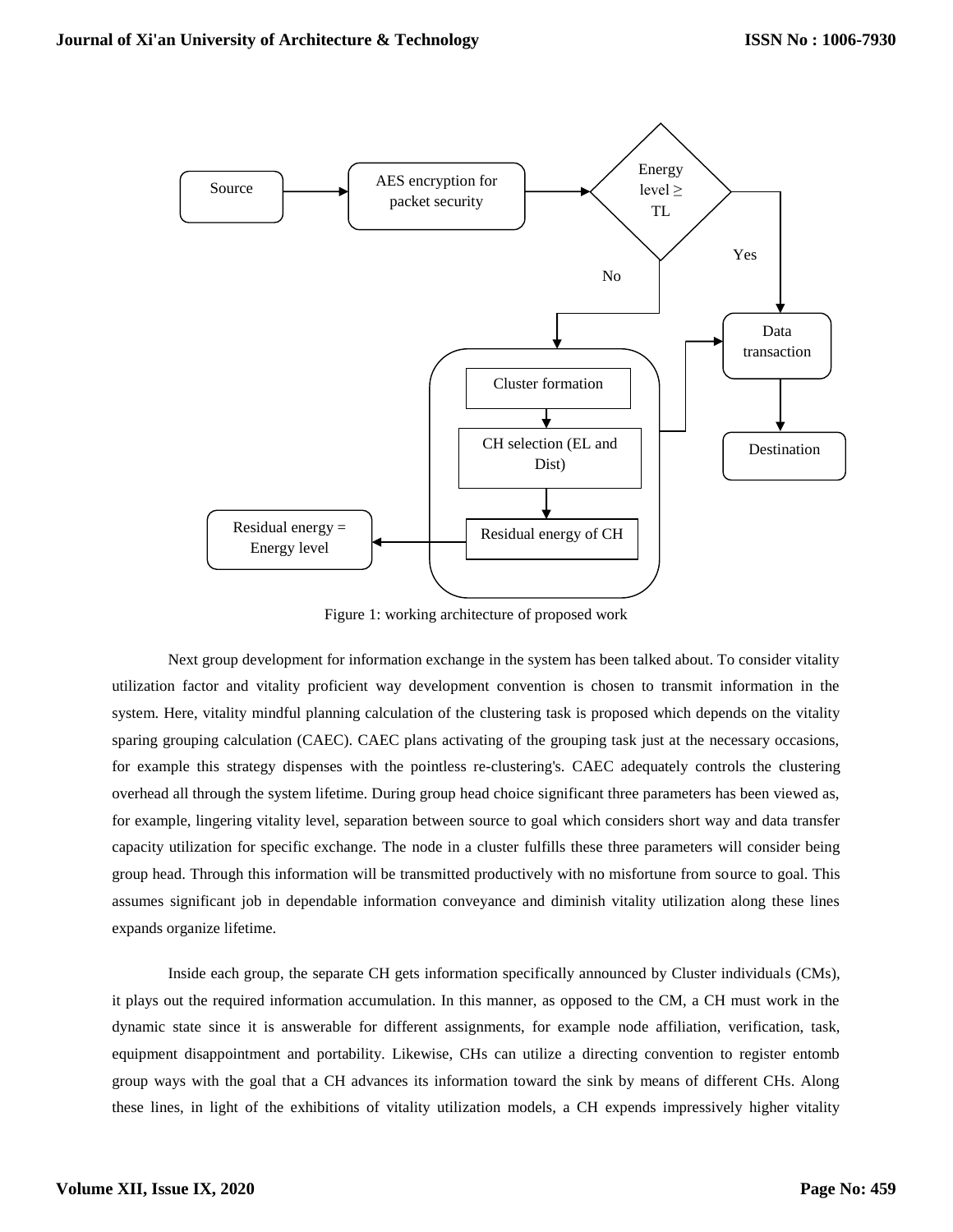contrasted with CMs. Besides, there might be a CH in a thick group which embraces the duty of an enormous number of CMs. In this way, maintaining a strategic distance from early vitality consumption of such CH nodes is imperative in order to guarantee an adequately long system lifetime.

## **IV.RESULT AND DISCUSSION**

This section clearly describes result obtained through our proposed work. Below graph describes energy consumption of nodes in a network compared to other routing protocol algorithms. Clustering will generally reduces energy consumption of nodes and through our proposed approach it will minimized energy consumption of nodes and enhances network lifetime.



Figure 2: Energy consumption comparison graph

Throughput: Average number of received packets per round at the BS.



Figure 3: Throughput comparison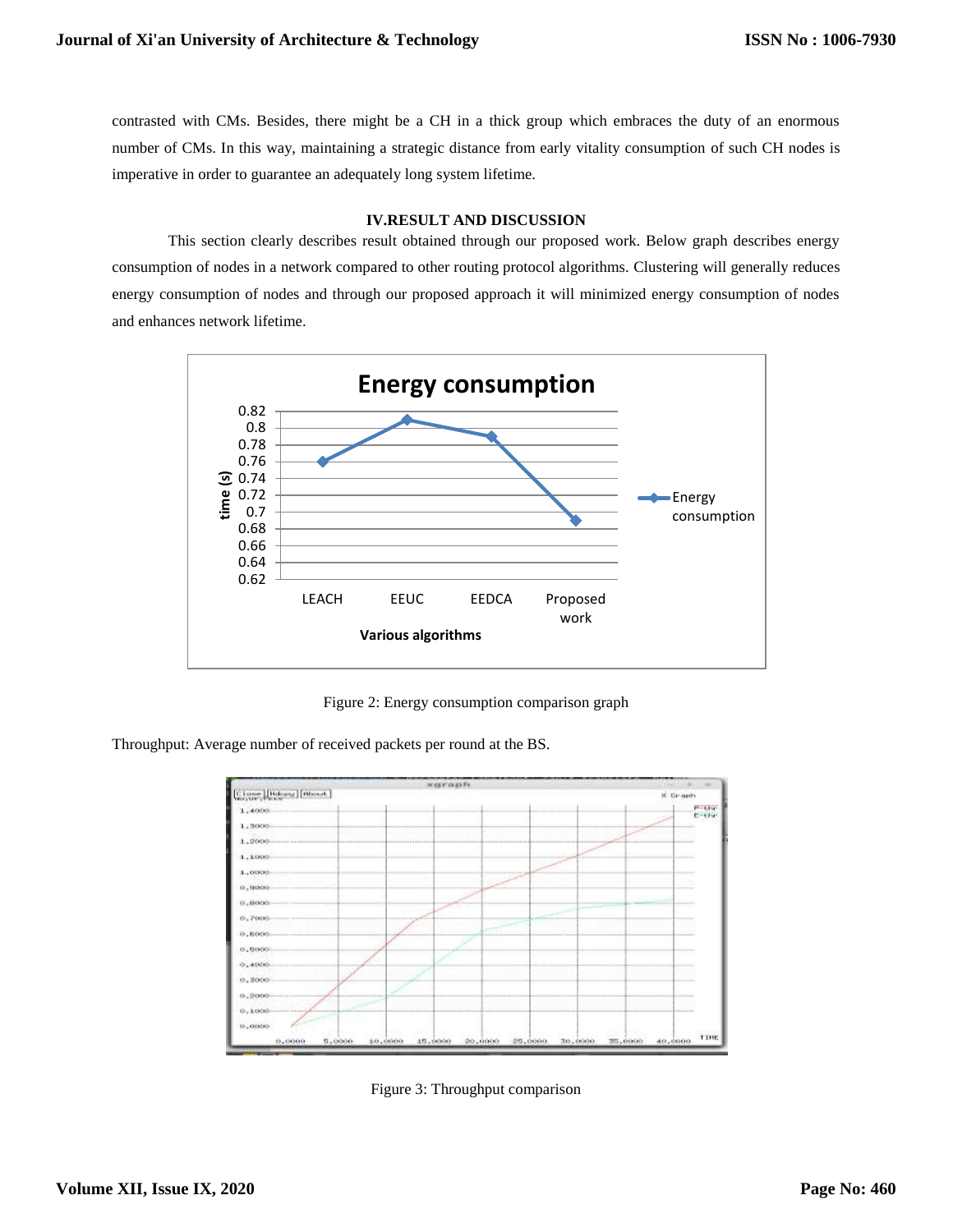**End-to-end delay** or one-way delay (OWD) refers to the time taken for a packet to be transmitted across a network from source to destination.





#### **Conclusion:**

Here, the main technique is to reduce the imposed clustering overhead via dynamic scheduling of the clustering-mission. Therefore, electricity conservation coverage, CAEC, is provided for the clustering-task scheduling in a WSN. Totally, whilst the sensor nodes' strength consumption inside the setup phase, in comparison to that of the regular phase, is considerable, CAEC may efficiently decrease clustering overhead, conserve energy, and enlarge network lifetime. As CAEC determines the ideal re clustering time by taking into account the residual strength of the CHs, this policy is suitable for most statistics delivery models, which includes continuous, occasion driven, and question driven. Hence our proposed technique consumes minimum energy in information transaction and increases network lifetime. Similarly our paintings does now not recognition on my own in community lifetime by deciding on cluster head with high energy will usually assures that our system delivers facts without any loss hence it ensures reliable data delivery also.

#### **REFERENCES**

[1] Ali Abdul-hussian Hassan, Wahidah Md Shah, Mohd Fairuz Iskandar, "Clustering Methods for Cluster-based Routing Protocols in Wireless Sensor Networks: Comparative Study" International Journal of Applied Engineering Research ISSN 0973-4562 Volume 12, Number 21 (2017).

[2] Baranidharan V, Bharanidharan N, Preethi D, "Energy Efficient Clustered Chain Based Routing Protocol for Wireless Sensor Networks" International Journal of Engineering and Advanced Technology (IJEAT) ISSN: 2249 – 8958, Volume-8, Issue-2S, December 2018

[3] Atul Garg, Kavita Gupta, Aarti Singh, "Cluster based Energy Efficient Routing Protocol (EERP) for Mobile Wireless Sensor Network" International Journal of Recent Technology and Engineering (IJRTE) ISSN: 2277-3878, Volume-8, Issue-3S, October 2019.

[4] Sukhwinder Sharma, Rakesh Kumar Bansal and Savina Bansal "Issues and Challenges in Wireless Sensor Networks" International Conference on Machine Intelligence Research and Advancement December 2013.